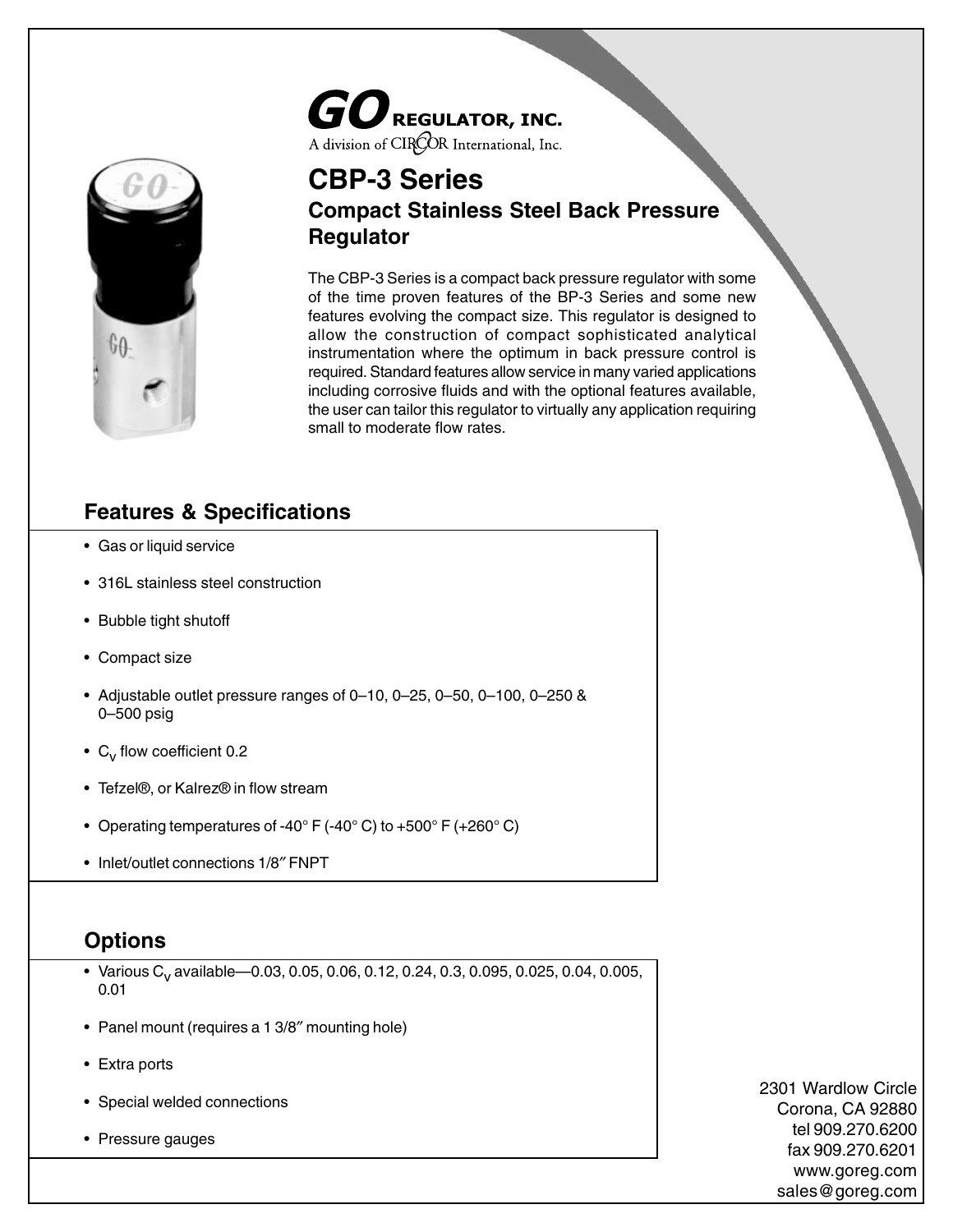# **CBP-3 Series Compact Stainless Steel Back Pressure Regulator**

#### **How to Order**

See page 3 for standard configurations. For additional configurations, consult the factory. See page 4 for port locations.

| <b>Seat Material</b> | <b>Maximum</b><br><b>Temperature</b> | @ | <b>Maximum Control</b><br>Range |
|----------------------|--------------------------------------|---|---------------------------------|
| Viton®               | 250° F (121° C)                      | @ | 250 psig (1.72 MPa)             |
| Kalrez®              | 300° F (148° C)                      | @ | 250 psig (1.72 MPa)             |
| Tefzel®              | 175 $\degree$ F (80 $\degree$ C)     | @ | 500 psig (3.44 MPa)             |
| Polyimide            | 500 $\degree$ F (260 $\degree$ C)    | @ | 500 psig (3.44 MPa)             |

### **Maximum Temperature and Control Pressures**

Viton®, Kalrez® and Tefzel® are registered trademarks of Dupont.

## **Outline and Mounting Dimensions**



For flow curve charts, go to http://www.goreg.com/catalog/pr/back/cbp3/cbp3\_flow.htm.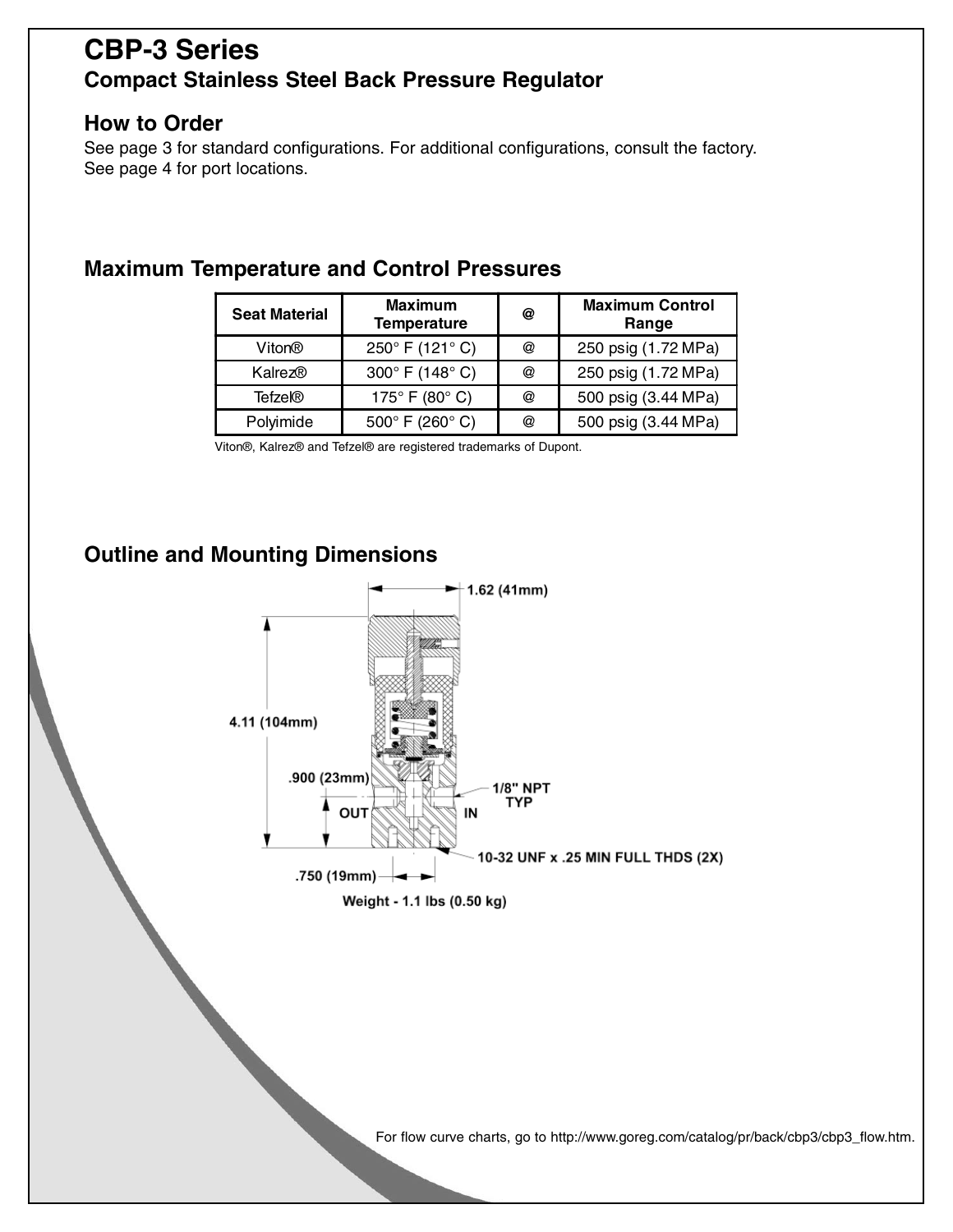